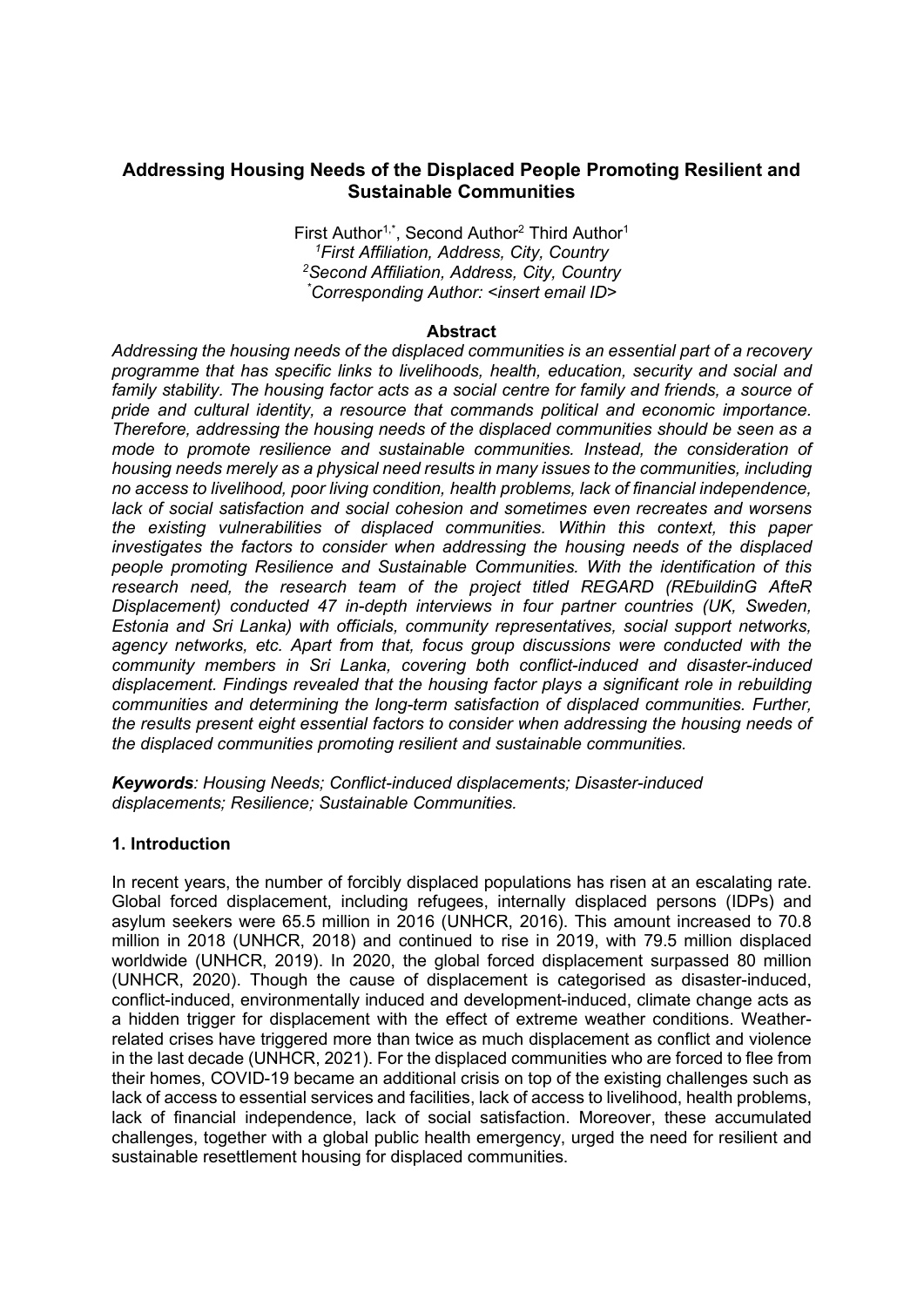In resettlement planning, housing is often seen as a physical need of the displaced and an essential requirement that the displaced must have filled with recovering. Housing is undeniably one of the physical needs as it provides shelter and a safe place for possessions. Apart from that, housing provides privacy, space for personal activities and a social and emotional need. Housing is essential to the well-being and development of societies because it is a complex asset that has links to livelihoods, health, education, security and social and family stability and acts as a social centre for family and friends, a source of pride and cultural identity, a resource which commands both political and economic importance (Barakat, 2003). Lack of understanding of the importance of housing in the displacement context can create multiple issues resulting in social tension and sometimes even recreates and worsens the existing vulnerabilities of displaced communities.

For instance, the lack of decent quality affordable housing is a significant reason for the social tensions and conflicts among displaced and host communities (Buryan, 2012; Guay, 2015). Among the Tsunami affected communities in Sri Lanka, records show that reconstruction created new forms of conflicts and tensions for the people who came to live in the newly constructed houses (Haigh et al., 2016). According to Brun and Lund (2009), the housing sector possesses the potential to either cause conflicts or resolve them and highlights the provision of housing as a mode to develop, rebuild communities, and build back better. Once the communities are built back better, it can increase the resilience of communities which means the increase of the ability of the community exposed to an external shock/ hazards to resist, absorb, accommodate, adapt to, transform and recover from the effects of a shock/ hazard in a timely and efficient manner.

Housing needs may also vary depending on the stage of recovery, immediate intermediate and long term. In the immediate response period, the displaced communities will first need a place to stay or a roof on top of their head. However, housing plays an essential role in the transition between response and recovery without limiting to a site that provides accommodation, starting from immediate recovery until long-term recovery. There should be a coherent approach to the sequential stages of providing immediate shelter, temporary housing, and permanent housing (Johnson, Lizarralde, & Davidson, 2006). In all these stages, housing will not only provide accommodation but also meet the occupants' functional and cultural requirements satisfactorily (Turner, 1976; Kellett, 1992). Addressing the housing needs of the displaced is multi-dimensional, affecting various aspects of life. These multidimensional aspects include physical needs of shelter, a safe place for possessions, emotional needs, privacy and quality life to access education, health and economic opportunities. Addressing these aspects of displaced communities' life through housing will result in long term satisfaction of displaced and create social cohesion between displaced and host communities. With this view, this paper answers the research question 'how to address the housing needs of the displaced promoting resilient and sustainable communities?'.

## 2. Methodology

This study was carried out as part of the project's project process titled REGARD (REbuildinG AfteR Displacement). This European Commission-funded project aims to develop competencies in rebuilding communities following a disaster conflict-induced mass displacements from the perspective of the built environment. The REGARD project is an Erasmus+ strategic partnership project with five partner institutions; University of Huddersfield UK (United Kingdom), University of Central Lancashire UK, University of Colombo Sri Lanka, Tallinn University of Technology Estonia and the University of Lund Sweden. The project consists of 10 intellectual outputs, and out of these outputs, this paper presents part of the findings of outputs 1 and 2. Project output 1 conducted a community needs assessment of displaced communities identifying the community needs of displaced. Output 1 of the study determined seven different types of interlinked needs of displaced communities; Physical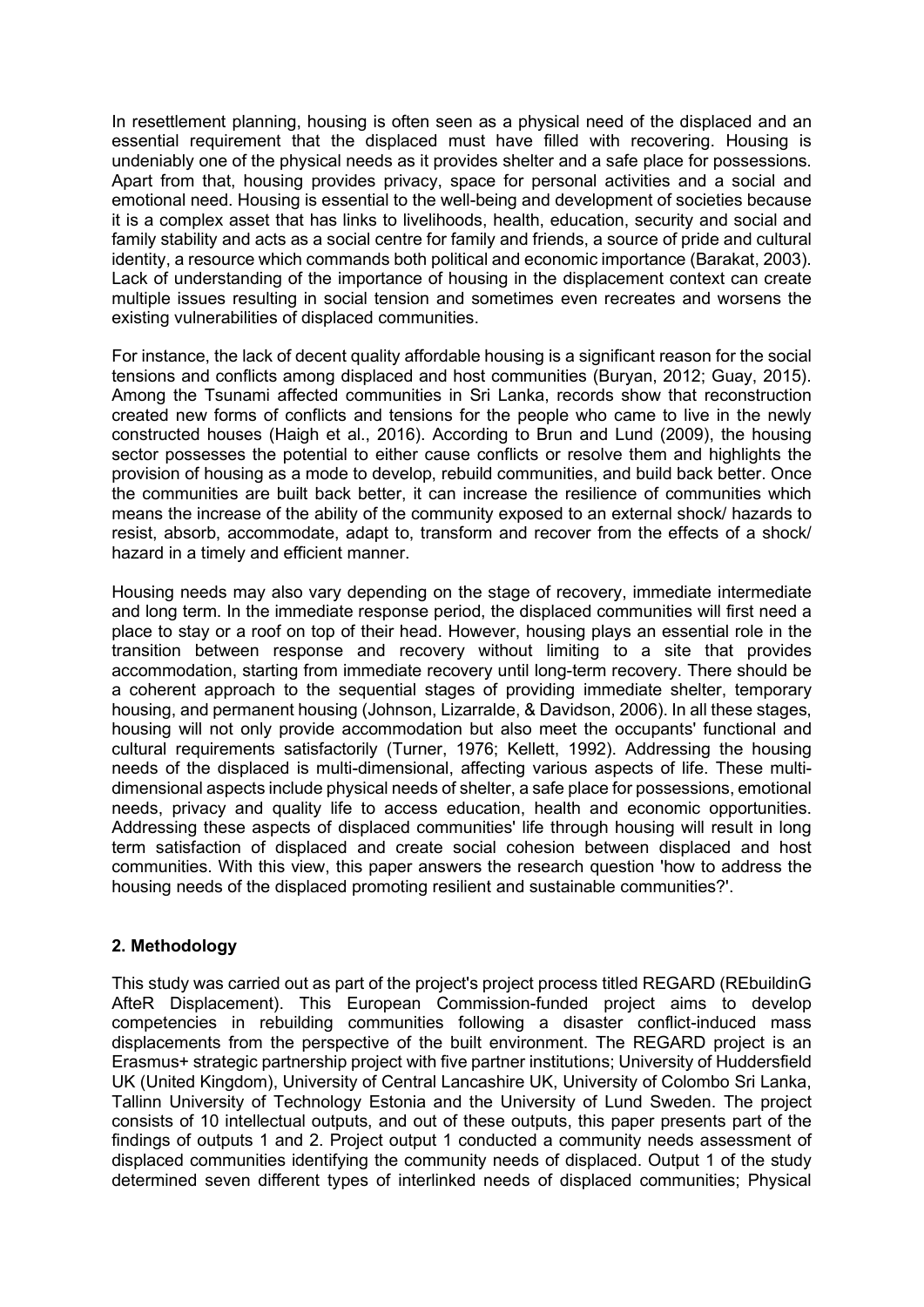Infrastructure needs, Socio- infrastructure needs, Housing needs, socio-cultural needs, economic needs, governance needs and communities with special needs. Project output 2 investigated the role of the built environment in addressing those community needs. The following sections explain the data collection and analysis process of the study.

## 2.1 Data Collection

Primary data were collected in four partner countries: Sri Lanka, the United Kingdom, Estonia, and Sweden through semi-structured interviews and focused group discussions. Participants were selected through purposive sampling representing government officials, community representatives, social support networks, agency networks. Semi-structured interviews were conducted where the participants were required to respond to open-ended questions to examine how they subjectively interpret the phenomena in question and to allow them to expand on the information provided. Altogether, 47 interviews were carried out in four partner countries: UK -12, Sweden- 11, Estonia- 14 and Sri Lanka- 10.

In addition, focused group discussions with community members were conducted in Sri Lanka. The primary data gathering method used in Sri Lanka is slightly different from the European context. Sri Lanka has internally displaced communities, whereas the European context has more cross border displacement. Two internal displacement sites were selected representing the conflict-Induced displacement and the disaster-induced displacement. Multiple cases of displacement locations within the country were explored and screened to identify more suitable cases within the project scope. Accordingly, from the Sri Lankan context, two settlements called Malayalapuram and Bharathipuram belonging to the Kilinochchi district were selected for the Conflict-Induced displacement following the initial exploration and screening of multiple cases of displacement done earlier; but for the disaster-induced displacement, all the districts affected by the 2018 flooding and landslides were considered as research locations. Accordingly, a focused group discussion was conducted with ten community members covering the disaster-induced displacement. Apart from that, key informant interviews were conducted with five officials. Focus group discussions with ten community members (5 each from the two locations) covered the conflict-induced displacement. Key informant interviews were then conducted with four officials related to the field.

# 2.2 Data Analysis

The data collected through interviews and focused group discussions were analysed using the methodological framework illustrated in figure1. This methodological framework was developed by combining the 'role of the Built Environment Framework in social resilience' framework (Haigh and Amaratunga, 2011) and the 'Do No Harm' Relationship Framework (Wallace, 2015). The frameworks combination and adoption were done through a brainstorming session with all the project partners of the REGARD Project. This framework was found as an innovative approach that can be used by future researchers in the built environment and resettlement fields.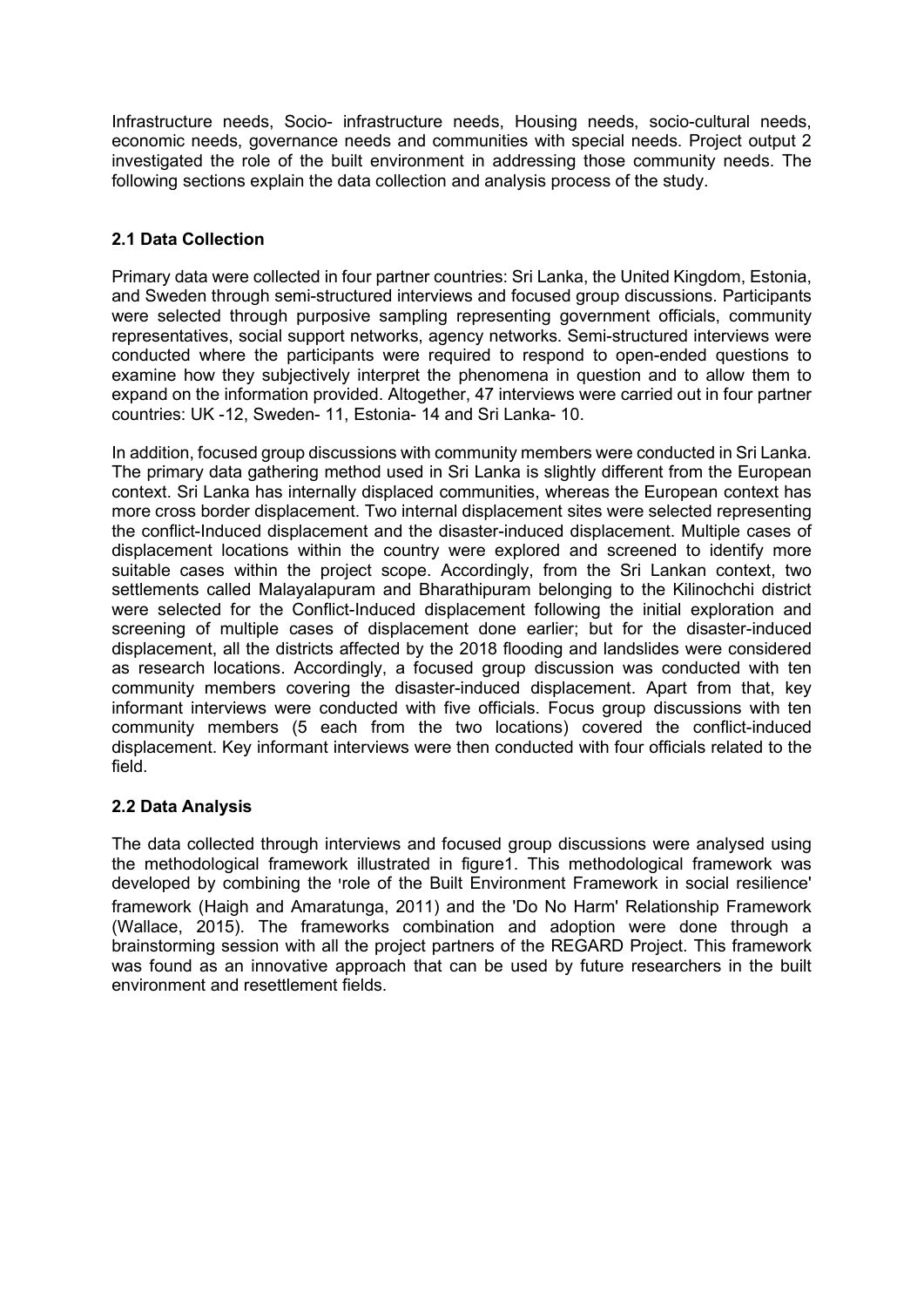| <b>Role of BE in Addressing</b><br><b>Community Needs and</b><br><b>Social Cohesion</b> | Context | <b>Intervention</b> | Dividers &<br>Connectors | <b>BE Related</b><br><b>Options</b> | Who is Responsible<br>(Stakeholder) | Which<br>stage |
|-----------------------------------------------------------------------------------------|---------|---------------------|--------------------------|-------------------------------------|-------------------------------------|----------------|
| <b>Construct - Physical</b><br>Assets/Interventions                                     |         |                     |                          |                                     |                                     |                |
| Develop - Human Capita<br>Assets/Interventions                                          |         |                     |                          |                                     |                                     |                |
| Stimulate - Economic<br>Assets/Interventions                                            |         |                     |                          |                                     |                                     |                |
| Facilitate - Governance<br>Assets/Interventions                                         |         |                     |                          |                                     |                                     |                |
| <b>Protect – Environment</b><br>Assets/Interventions                                    |         |                     |                          |                                     |                                     |                |
| Nurture - Social<br>Assets/Interventions                                                |         |                     |                          |                                     |                                     |                |

Table 1: Methodological Framework used for the data analysis

Once the project partners developed and agreed upon the methodological framework (Figure 1), the literature findings and primary data were mapped to the methodological framework. Accordingly, each displaced community need was assessed against the built environment intervention in addressing this need. Then, on each built environment intervention, the dividers (negatives) and connectors (positives) were assessed and found the options to harness the potentials and overcome the contains. The results were then validated through the focused group discussion conducted with 14 experts and practitioners in the resettlement planning and resilience field. The findings of this research exercise developed a framework of the role of the built environment in addressing community needs and enhancing the social cohesion between the displaced and the host communities. Within this framework, this paper presents the part of the findings related to the housing needs of the displaced communities.

# 4. Findings

The research study findings revealed that the housing factor plays a significant role in promoting resilience and sustainable communities in multiple ways. Firstly, the housing factor acts as a central point in rebuilding displaced communities. Since it is a foundational need of displaced communities and matching the housing need with the social and economic conditions of the displaced determines the long-term satisfaction of displaced people contributing to the social and economic sustainability and resilience of displaced communities. Matching the housing needs with environmental needs and resilience features further increases the resilience of communities. Apart from that, the findings revealed that the housing factor plays a leading role in enhancing the social cohesion between displaced and host communities. This is another influential element contributing to the sustainability and resilience of displaced communities. Within this context, the results present eight essential factors to consider when addressing the housing needs of the displaced communities promoting resilient and sustainable communities.

# 4.1 Adequate Provision of standard and quality Housing

Out of these eight essential factors, adequate provision of standard and quality housing dwells as a fundamental factor when addressing the housing needs of the displaced/migrants. There is a vast difference between 'Provision of housing' and 'Adequate Provision of standard and quality Housing' for the displaced communities. Refugees and asylum seekers who gain access to housing are restricted mainly by affordability, especially in big cities. This results in the displaced with no choice but the likelihood of poor housing conditions. No one would like to live in houses infested by moulds or rodents, and this also applies to the displaced persons,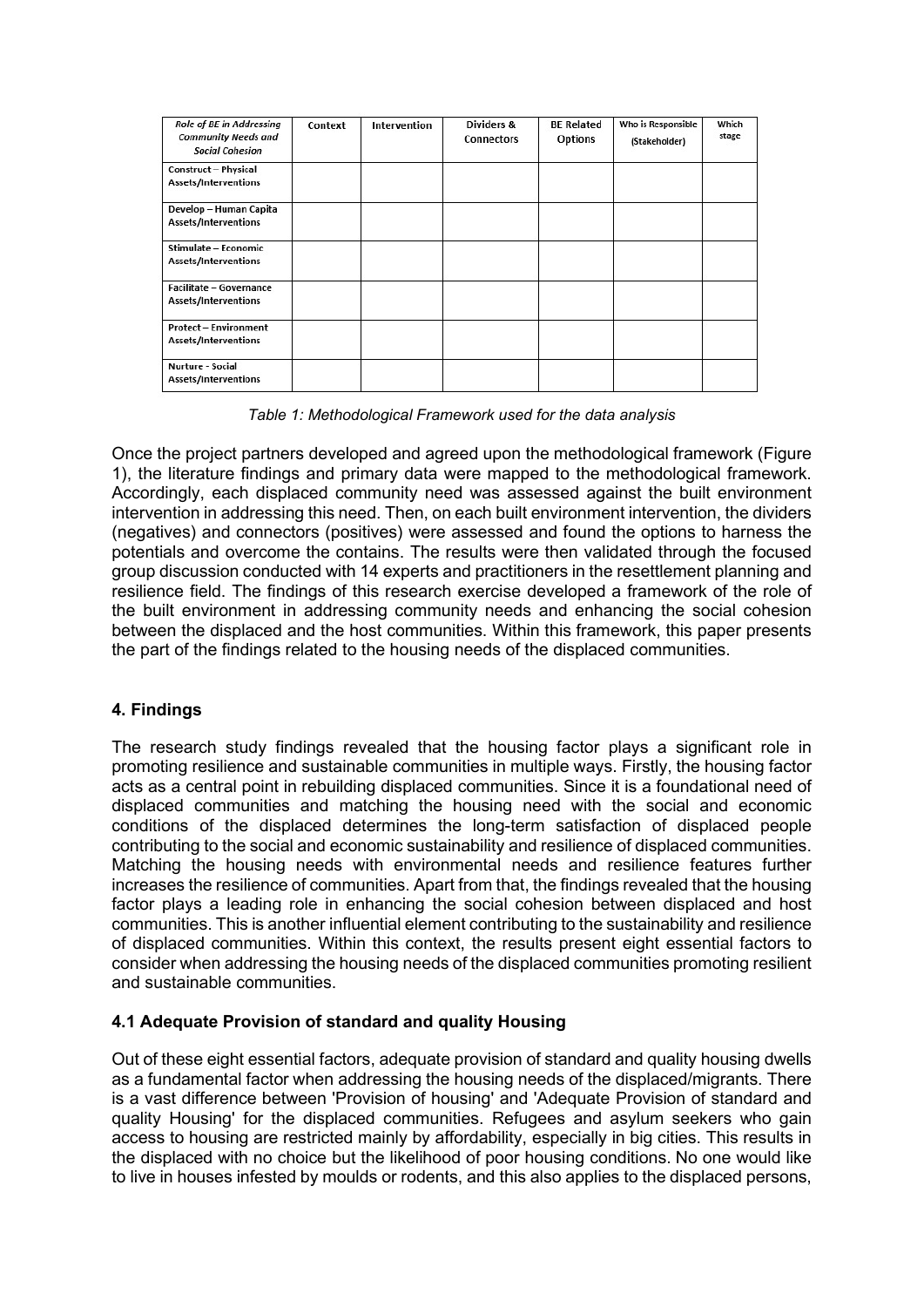and if by any means, they find themselves in such houses, it makes them unsatisfied. These poor housing conditions results in a secondary set of issues affecting the individual's health and well-being. The research findings highlight that displaced are sometimes housed even in apartments and houses with multiple occupancies within the UK context. Especially, those who could not afford adequate housing would share a flat with privacy and safety issues. One respondent implied that one might feel unsafe living with strangers from different cultural backgrounds, speak a foreign language and probably have mental health issues.

Some displaced families whose women wear the hijab have issues with privacy because of the light and see-though curtains provided in their houses are not suitable for them as it makes them uncomfortable. And because of this, they cannot remove their scarves even when they are within their private space (INT 7, 10 and 11) (Abbreviation INT stands for Interview/s). And in case of any violence, one respondent declares that government agents would deal with it and move the people who create the violence elsewhere (INT 7). Besides, the findings stated some houses have access to adequate daylighting while others do not as it depends on the houses the displaced get. Some houses are reported to have poor lighting conditions with just one translucent window, subsequently impairing the daylighting (INT 9). For a displaced person who is already struggling with depression and stress, lack of access to natural daylighting could adversely affect the displaced person's health and well-being.

Burton (2014) and Cooper (2014) submit that an improved built environment assists mental health and well-being. Ensuring house maintenance and safety within the built environment and providing public areas are indicators of adults' social well-being (Cooper 2014). In addition, the study proves that density, lack of green and play areas and lack of privacy are aspects of the built environment that influence the children's well-being. Previous studies have demonstrated that access to adequate daylighting and natural views positively influences adults' physiological well-being (Janayi, Raman and Zapata-Lancaster 2018). The physiological well-being of residents can also be affected by communities in highly built areas. Refugee communities in high-density areas are prone to infections, especially in "pregnant women and unborn children" (Cooper 2014). Overcrowding and noise have resulted in psychological distress for the inhabitants, as averred by Cooper (2014) and Fuller et al. 1993b.

As for NGO (Non-governmental Organisations) representatives, their stance on what factors affect the health and well-being of refugees differed slightly from that of the municipality representatives. In contrast to what had been stated by municipality representatives, one NGO representative mentioned how many refugees are placed in segregated and dreadful areas, where there are no green spaces facilitating meetings but only large building blocks. This NGO representative brought an example of million programme buildings (In Sweden's context, 'miljonprojekt' is a type of cheap housing adopted in Sweden in the 1960s to provide affordable housing for all). This result in overcrowding and noise issues for displaced people. A municipality representative mentioned that one of the most prominent factors affecting the health and well-being of refugees is access to quality housing. There are issues such as overcrowded housing, apartments made for single individuals who have to house several individuals, and corridor housing where one has to share accommodation with individuals one has not chosen oneself), to education and meaningful employment or work. The general message was that it is crucial for refugees to feel that they control their own lives, manage to be productive members of society and engage in meaningful activities. One representative mentioned that sometimes the municipality has difficulties offering a wide range of activities, which may affect the refugees' sense of engaging in meaningful activities of their own choice. Temporary housing and temporary residence permits were mentioned as factors affecting the health of refugees negatively and, in particular, their mental health status.

One interviewee mentioned how bedbugs had been found in one housing complex (INT 22). Here the representative also mentioned cultural differences - some refugees are very clean, but others are not. The representative continued illustrating the health problems affiliated with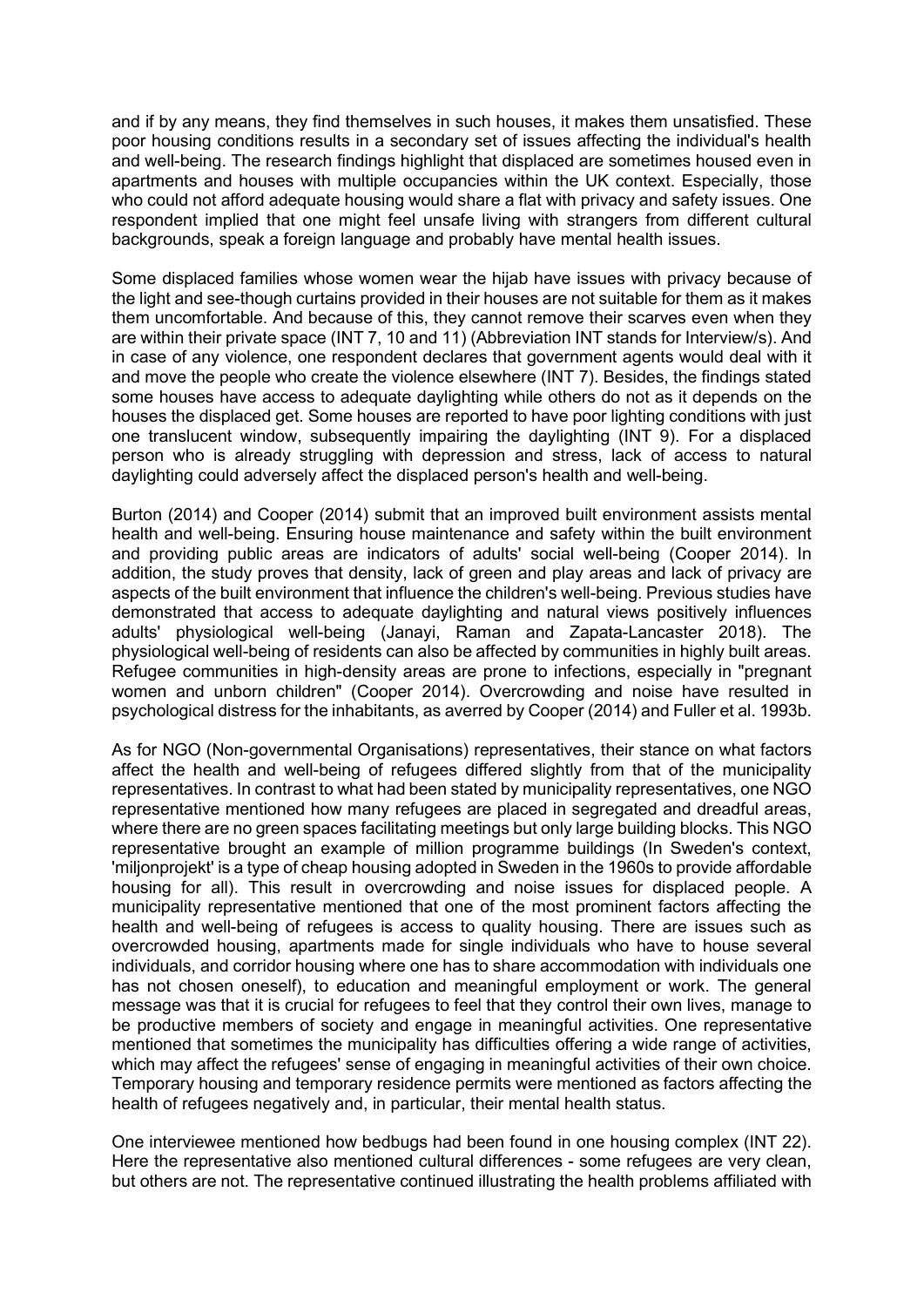overcrowded housing arrangements by saying: "But it does not matter, because if you place 400 people in the same place, who moreover do not have money for hygiene products, this is bound to happen, regular lice as well as other diseases. Sharing a kitchen is also a problem. Here people who have received their own housing are probably less sick. These issues are also problematic because those cleaner individuals may feel humiliated when they have to place their things in quarantines because of the lice" (INT 24). These issues can be seen as minor issues. Yet, within the displacement context for the people who are already struggling with the mental trauma that they had to leave the place they lived, these issues adversely affect the health and well-being of displaced communities. The above discussion confirms that adequate provision of standard and quality housing is a fundamental physical need, as well as a mode to enhance displaced communities' mental and physical well-being, contributing towards resilience and sustainability.

## 4.2 Maintain the social equity in housing provision

Although there are social inclusion policies, procedures and strategies focusing on immigration and asylum, integration, racial equality, some extent of social exclusion still exist amongst the displaced communities of asylum seekers. When asylum seekers and refugees are faced with a combination of linked problems such as unemployment, poor housing, poor skills, low incomes, unfair discrimination, poor health, family breakdown, they are excluded from the outcomes and opportunities enjoyed by the mainstream society. Zetter and Pearl (2000) aver that dis-entitlement to housing and welfare benefits plus the fragmented service delivery to asylum seekers and refugees has resulted in social exclusion and deprivation.

Within this context, social equity is focused on the justice and fairness of provisions to society. When it comes to displacement housing, social equity means maintaining justice and fairness in housing provisions to the displaced people. There are two main routes of becoming a refugee in the UK context: The asylum channelled refugees (ACRs), and the resettlement channelled refugees (RCRs). However, the housing arrangements for these two channelled asylum seekers are different. ACRs will have to arrange for their housing by themselves, but for RCRs, housing is one of the components of the package they get through the Resettlement Scheme. It was found that the housing conditions may also depend on where the Asylum Seekers have been dispersed to live in with claims that some are good while others are not good. Generally, refugees in the UK are treated fairly like other residents using the housing benefit as an example (INT 7). However, for the ACRs, 28 days will be given to vacate their property after the 'Leave to Remain in the UK' status is granted (INT 7). Furthermore, for all the displaced persons' categories, RCRs, ACRs and the AS, the administration needs to increase the benefit rates and the social housing stock to make housing accessible and affordable to all (INT 7, 9, 10 and 12). Likewise, it is recommended that authorities and administration need to treat both the RCRs and the ACRs with fairness and equity without discriminating against one group while the other group is favoured.

In the context of Sri Lanka, they are using two main approaches for displacement housing called doner driven and owner-driven housing. Having learnt the strengths and weaknesses of the Donor Driven approaches, the Government has moved towards a mixed practice in the project called 'Lunawa Environment and Community Improvement Project'. Under the said project, unplanned settlements around the Lunawa lagoon were converted into eco-friendlier and planned settlements. The project had the overall objective of "improving the living conditions of people in Lunawa catchment in the North and South by mitigating the flood damage through an integrated programme of improvement of urban drainage and canal systems" (Fernando, 2014). Therefore, the project included compulsory involuntary resettlement of populations, and it is the first project that put Sri Lanka's National Involuntary Resettlement Policy into practice. The affected households were given three options under the project: 1) Settle in four relocation sites prepared by the project with all basic infrastructure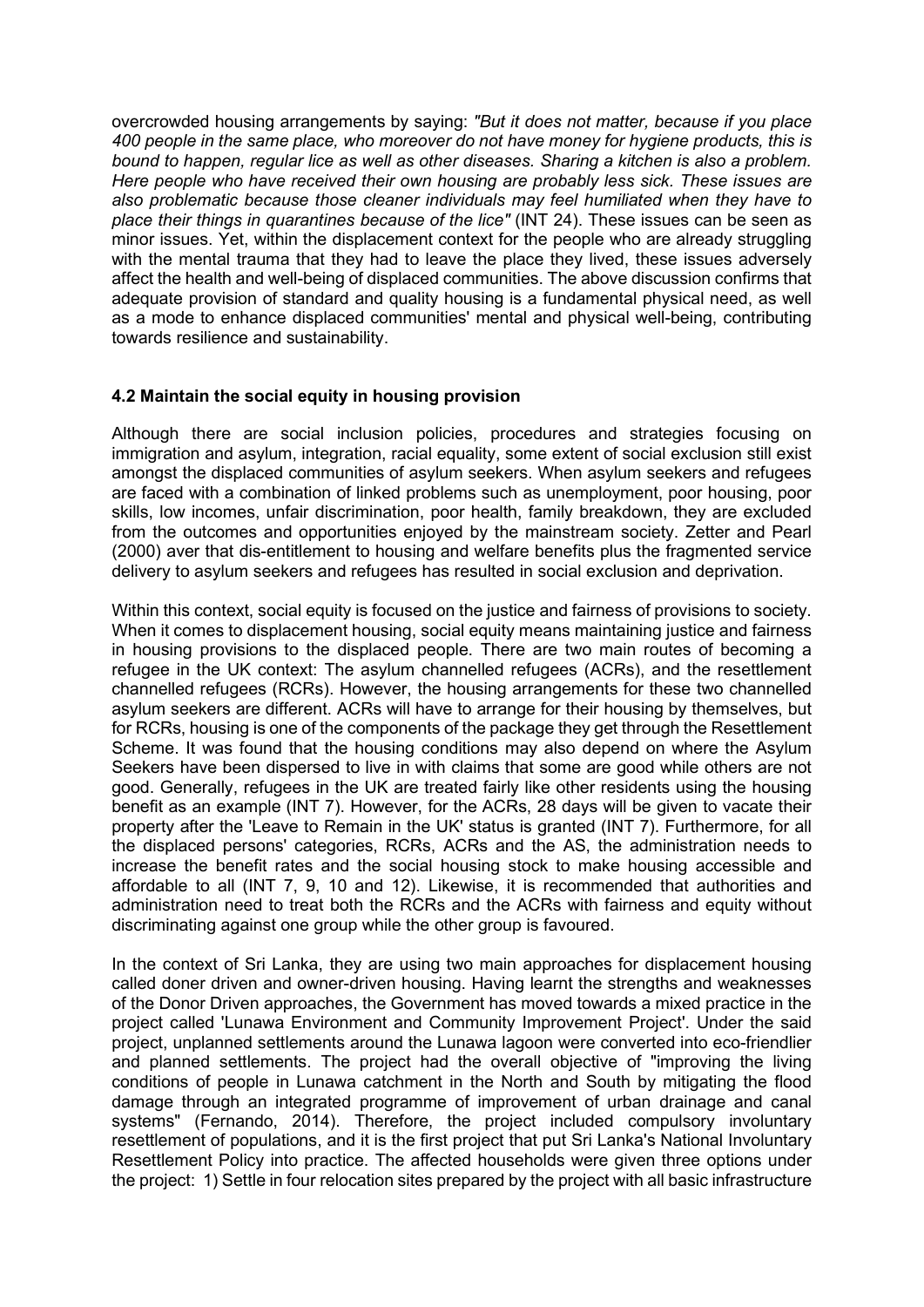such as access roads, water supply, electricity and sewerage facilities (Donor Driven), 2) Settle in lands purchased (self-relocation/Owner Driven) and 3) Settled in the original site after regularising the plots (on-site resettlement) (Fernando, 2014). In the relocation process, the local authorities helped build cordial working relationships with the displaced communities, ensuring the security of tenure, inclusions of host communities in the project, and preparing resettlement sites through community contracts (Fernando, 2014). Likewise, when maintaining social equity in housing provision, housing options to select to the displaced categories and host and displaced community participation in decision-making can ensure that fairness and justice are maintained in housing provisions.

#### 4.3 Match the Location of resettlement housing with the social, cultural and economic needs of displaced communities

Another major factor disclosed from the research findings was matching the location of resettlement housing with displaced communities' social, cultural, and economic needs. This factor primarily determines the long-term satisfaction of displaced and host communities and promotes resilient and sustainable communities. It was found that lack of consideration on social, cultural and economic needs of displaced communities at the housing provision has adversely affected the sustainability of the communities. For instance, in Sri Lanka's context, the resettlement housing built on previous cemetery land without taking necessary steps to conduct cultural purification rituals created enormous social tension between the Hindus and the Catholics, both of which are of the Tamil Ethnic group (INT 35). Likewise, taking the cultural needs of the displaced communities into consideration of housing provision has a significant impact on the sustainability and success of resettlement planning programmes.

For instance, in the UK context, when the people are dispersed within the country wherever housing is available, sometimes refugees are sent to areas where refugee community groups are less developed. Lack of choice over housing in the asylum sector, and some are forced to live far away from family. This lack of choice over housing leads to a feeling of isolation which consequently negatively affects the mental health of the disabled asylum seeker. In those areas, the displaced communities find difficulties, such as a lack of religious places and sociocultural activities. This type of situation adversely affects the integration of the refugees in dispersal areas. Even though everyone has a right to worship, the study suggests that religion does not seem to be considered when dispersing the displaced people to their respective houses (INT 3). The lack of mosques or churches in some areas will pose a problem to Muslims and Christians if they are dispersed into such areas. And if their denomination is not near, they are ready to travel miles to attend church (INT 5). Then the travelling or public transportation costs would increase their total cost of living.

Access to previous livelihood or place where the land/place is attached to livelihood and identity is another factor that must be considered when allocating houses for displaced. For some communities, land or place is livelihood and identity, e.g., fishery communities agricultural communities in Sri Lanka. No access to grazing land means indigenous people are deprived of a livelihood and loss of local identity. No access to the previous livelihood creates unemployment, which heightens the risk of trafficking and leads to poverty. It was found that resettlement housing is provided in areas with few employment opportunities or for agricultural communities with no suitable land for cultivation. This situation will also increase the financial dependence of the displaced communities. Therefore, displaced communities' economic needs, including access to their livelihood, need to be considered when selecting the location of resettlement housing.

Transportation linkage of the resettlement housing with the essential services is another factor attached to the economic needs of the displaced. If the transportation linkage is not there for essential services, it increases the cost of living and affects financial independence. In the UK Context, the availability of basic services around the housing sourced for the displaced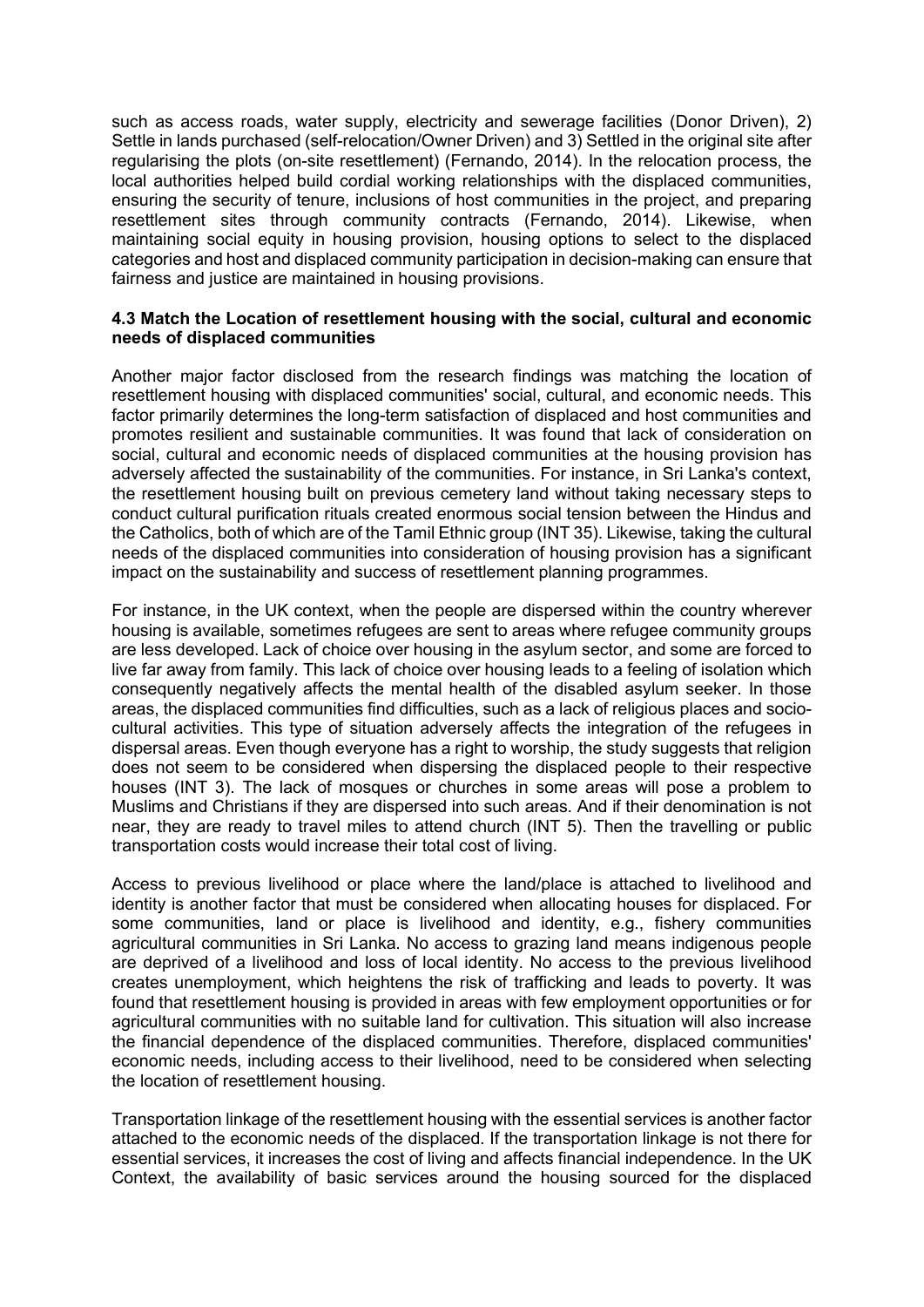persons is usually considered, which is a positive factor. In situations where the required services are not within walking distance, the state provides transportation for the RCRs either by providing taxis, buses, and bus passes or getting reimbursed for it (INT 10). However, in the case of Asylum seekers, some of them get support while others do not. Hence, some people have to travel long distances, and due to financial constraints, some might need to walk all the way no matter the distance for essential things such as seeing their lawyers (INT 2). As solutions, either housing needs to be provided with proximity to services or provide travel passes to travel. It was also mentioned that voluntary organisations provide bikes for displaced who would like to have one.

Due to the small number of displaced people in Estonia, no references were found in the literature relating to any suggestions of physical infrastructure needs. These would be obvious in the case of camps for displaced people, but such centres do not currently exist in the Estonian context. However, some of the interviewees suggested that, concerning their housing location, access to services had been inadequate (INT 13, 18). Lack of public transportation services and Internal road conditions were considered the main reasons behind the decisions of people returning to their original housing according to CEPA (Centre for Poverty Analysis; FV01\_10\_ Returnee). The condition of the internal roads was also reported to have affected respondents returning to their places of origin concerning the additional costs borne for transporting construction material.

Cooper (2014) and Evans (2003) infer that the availability of public places and play areas is crucial because they are indicators of social well-being in adults and children. This factor is even applicable for displaced communities and having a park or playground within proximity to resettlement housing affects the social well-being of displaced communities (INT 1 and 2). Our investigations concur with this fact, and there are provisions for these in the UK for displaced persons. Most public places are free except for the likes of the gym; it is open for displaced as well (INT 9). Moreover, there are gym passes available for collection with government officials and voluntary organisations. So, there is little or no restrictions to these services. There are reports of displaced persons claiming that they enjoy the outings organised for them in the parks and those who use public places like the library, gym, playgrounds and community gardens enjoy them and make them happy (INT 7 10 and 11). In addition, lack of green and play areas and lack of privacy are aspects of the built environment that influences children's well-being (INT 1). However, these facilities might not be fully harnessed by the displaced persons. Some do not know that most public places and play areas within their communities are free to use by anyone because there are entry fees to be paid before accessing the parks in their home countries, while it is not a cultural practice in their countries. Some might not have the confidence to go out and socialise because of their immigration status. Therefore, sometimes the proximity of these facilities to displaced houses is not the only matter; sometimes, it is also the awareness of these facilities and places. In the context of Sri Lanka, lack of recreational facilities was also mentioned. Still, the residents themselves have built a netball court for their children, indicating a possible deprivation risk of loss of access to common property and services in the new setting. In summary, considering all the social, cultural, and economic needs of the displaced when providing housing for the displaced has a significant impact on building resilient and sustainable communities.

#### 4.4 Match the Size, Layout and Design of resettlement housing with the social, cultural and economic needs of displaced communities

Section 4.1 focused on the physical quality of the house; apart from the housing location, the size, layout and design of resettlement housing need to be matched with the social, cultural and economic needs of displaced communities. This will determine the long-term satisfaction of the displaced communities. If we consider the UK context, it was found that the size of resettlement housing is proportionate to the size of the family. However, this fact was argued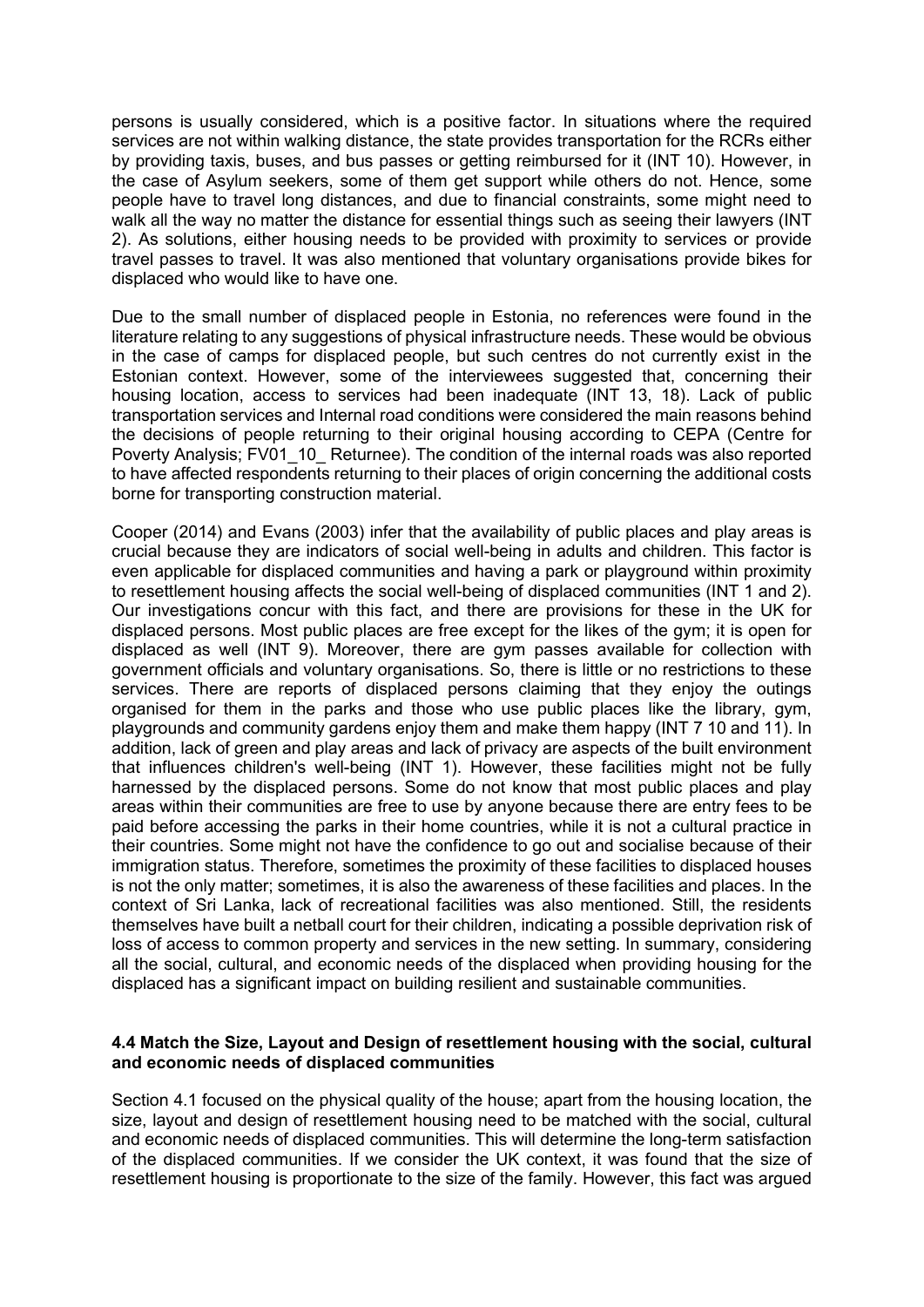that composition within the family size, including age and disability demography of families, is not adequately addressed when allocating housing for displaced. Furthermore, when families grow in size as they procreate, a family house based on assessments of four people will become overcrowded when the family grows to six.

In the context of Sri Lanka, it was found that lack of satisfaction with the housing provided due to the smaller size than what people lived informally. Respondents also pointed out that the layout and the design of the house have not been made to accommodate household, small scale entrepreneurial initiatives due to the lack of space (INT 35). The houses have come with a warranty of 3 years by the donor. However, the respondents doubt if the donor would abide by this promise. Respondents also complained about the house's architectural design with respect to ventilation, lack of garden to dump their garbage, problems of sanitation as the washroom are built inside houses. Due to cultural reasons, the respondents prefer to have bathrooms outside the house rather than attached to the rooms (INT 37).

Further, the respondents also mentioned the issues such as the invasion of flies from a nearby garbage dump. Particularly noted that the kitchen is designed to use gas cookers, most of the respondents have been using firewood for cooking purposes. They are reluctant to switch to gas cookers due to the lack of understanding of using such appliances. Apart from that, these displaced communities do not have money to spend on gas (INT 37). Likewise, if the housing design is not matched with the socio-cultural needs of the displaced communities, it can create issues that need to be resolved with an extra set of measures.

Architecturally different housing designs are there in the UK; Contemporary, Victorian, Edwardian, modern, traditional. Further, these various types and their attendant facilities might impact the cultural preferences of its occupants. Most displaced are looking towards living in modern or contemporary housing depending on what they can afford. Housing satisfaction combined with cultural preferences will consequently affect the individual's happiness. There was a case in Lancaster of a displaced family who was unhappy with their poor-quality house until they moved into a better house (INT 7). This confirms that the health and well-being of a community are affected by people's behaviour and buildings with design problems correlating Cooper (2014), Lawrence (2012) and Hartig and Lawrence (2003).

Furthermore, the health and well-being of displaced persons can be affected because of the difference in housing designs in the UK. Most of them lived in big houses back in their home countries and lived with large extended families according to their cultures. However, in the UK, even the house that seems like a big house is not as big as the standard houses in those countries (INT 10 and 11). These cultural differences can affect the housing satisfaction of displaced communities.

Apart from cultural factors, Housing design caters to people's individual needs, especially those who seek self-employment. Disabled people's needs are another factor to consider when providing housing for the displaced. As an answer, the provision of adaptive housing to individual needs can be deemed. For instance, although one of the respondents claims they provide government-funded support to these groups, some displaced people still find it challenging to make the property layout adaptable to wheelchair use (INT 1, 3). In addition, some of the displaced are well provided with the help of voluntary organisations and the Government. Some are lucky to get adaptive houses (INT 7). Apart from the provision of adaptive housing involvement in displaced communities when designing the housing units, the relocation process can also be added, which will ensure the sustainability of the relocation programme.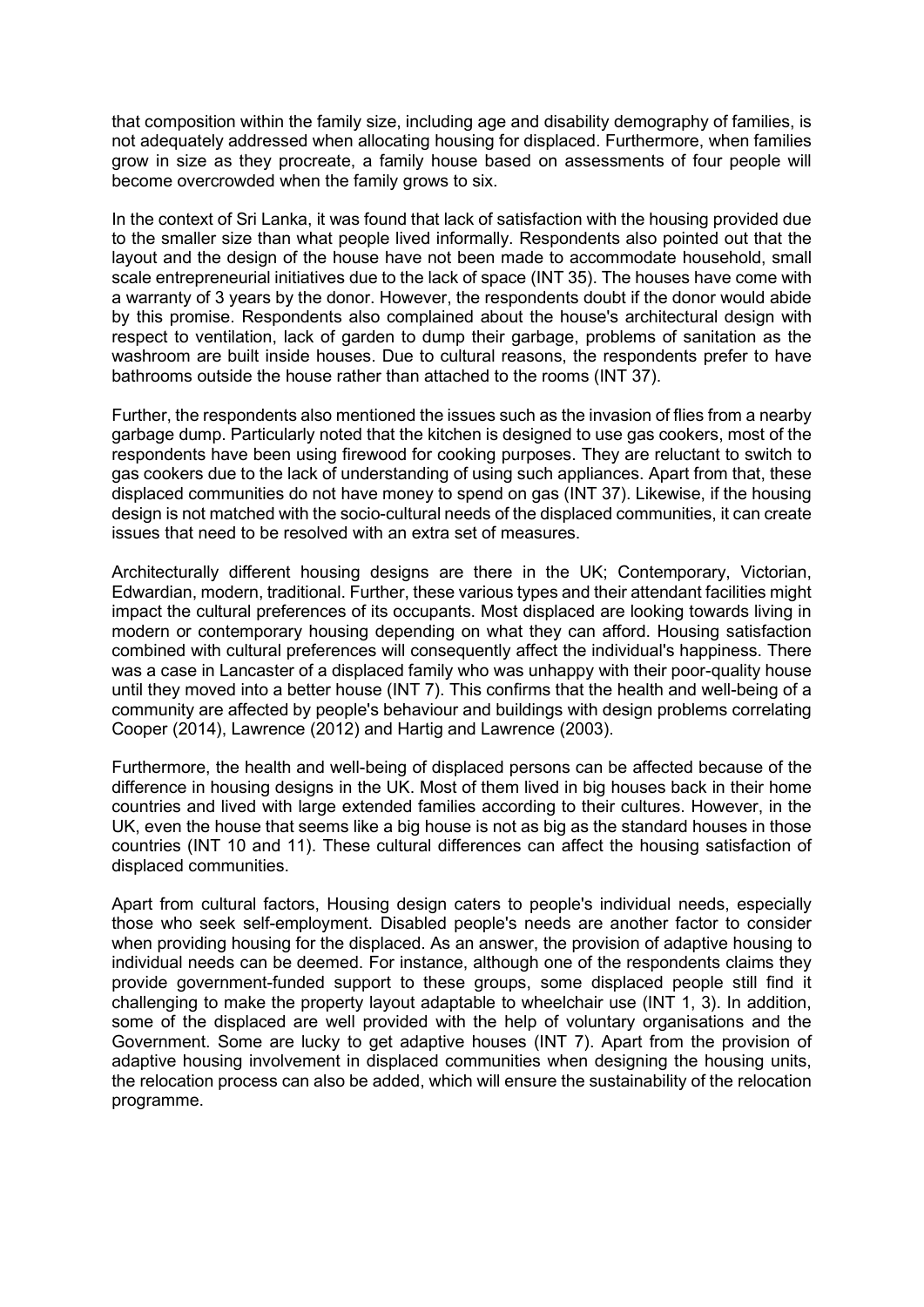#### 4.5 Relocate the displaced communities to suitable and welcoming neighbourhoods

Displacement disrupts existing social networks in the displaced community and the host community. There is a lack of coexistence, which is affected by stress, tension and sometimes violence. In Sri Lanka, the civil war, which took place in Sri Lanka with some roots in the period of British-colonial rule, had created a feeling of alienation in terms of race, ethnicity, language, culture or religion that challenged any sense of political or social solidarity. Thus, bringing about growth in ethnic enclave mentality as displaced communities preferred to stick together when asked to relocate. Therefore, relocating the displaced communities to the most suitable and welcoming neighbourhood would answer many future problems in such a context. However, the characteristic of a convenient and welcoming neighbourhood may differ from one context to another.

For instance, in the context of the UK, dispersed displaced are housed in deprived areas with multiple problems and little or no experience of diverse communities. Further, when the people are dispersed wherever housing is available, refugees are sometimes sent to areas where refugee community groups are less developed. This adversely affects the integration: leading to social tension and racism towards the refugees. This study confirms the existence of cases of antisocial behaviour, which are more prevalent in some white British communities than in communities that are more diverse such as Preston. One respondent says displaced persons are bothered by some host communities. Some landlords would not want to rent their houses to the refugees (INT 2; 9; and 10).

On the other hand, for those in diverse areas, social inclusion is made easier because the city is large and public services and spaces abound where one can go for socialisation and make new friends. It is also easier for those who have people from their cultural backgrounds around them. They can meet for social events like marriages and birthdays where their culture in terms of language, food and fashion is being showcased. Hence, it can be noted that not all communities are racist or discriminatory. Some are very welcoming and help the displaced people integrate and settle. So, the displaced communities should not always assume that all the communities in the country are hostile. They should try and harness as many supports as is available for them. They should feel free to speak with their caseworkers on whatever they might be going through because they are there to help. However, to facilitate this integration, it is needed to relocate the displaced communities to suitable and welcoming neighbourhoods.

In the Sweden context, the interview findings indicated that many of the organisations involved are offering support programmes and actively promoting social inclusion and access to social services. However, there are constraints to participating in such programmes due to the language barrier. Access is limited to these support programmes due to the remote locations where the displaced have been housed, and some of them do not have time to participate due to their work commitments (INT 14). One municipality, funded by the Government, launched a very successful housing project where it collaborates with organisations in the countryside to place refugees in houses without tenants or owners in the countryside. The municipality mediates between the refugees and the organisation providing the housing, which has assisted close to 400 people in getting housing over the past two years. The representative of this municipality highlighted that the resettlement in rural locations is advantageous in terms of integrating newcomers. The representative believed that the most significant potential for sustainable reception of refugees resides in the countryside than in the city, even though it may take some time before the refugees are accepted. Settling newcomers down in big, empty houses with gardens in the countryside might not be the easiest for the newcomers who might not have the necessary tools to take care of the houses. However, the representative mentioned that with time, after initial suspicion has disappeared, neighbours and the surrounding areas have been very welcoming and helpful in helping the new inhabitants integrate. Accordingly, this discussion confirms that relocating displaced communities to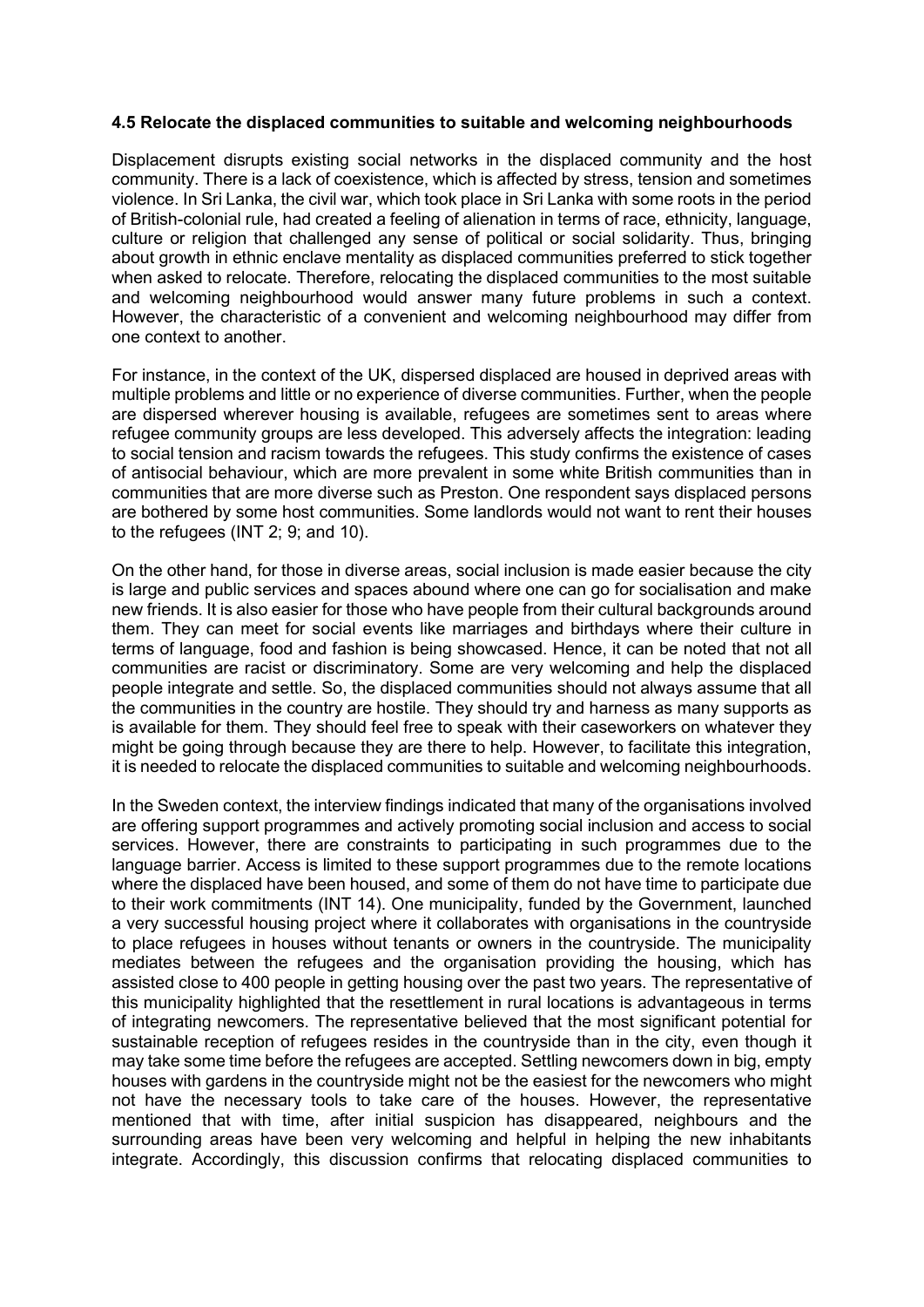suitable and welcoming neighbourhoods underpin the resettlement programmes' sustainability and resilience.

## 4.6 Promote Social Integration through the housing and the built environment

Social integration act as a contributing factor towards social cohesion. Together with social integration, the most mentioned other concepts are a social network, social interactions and social capital, social inclusion, social exclusion, social mobility and social sustainability (Heer, 2018, S. Mannakkara & Wilkinson, 2013). Social integration prevails in a group if attraction bonds unite its members (Blau, 1960). In the displacement context, social integration means incorporating displaced newcomers into the social structure of the host communities. The research findings suggest that the neighbourhood's housing and built environment can facilitate social integration in multiple ways.

Housing is one of the basic needs of the displaced communities as it is with other people who are not displaced. It goes from just immediate housing to the built environment, encompassing the space and facilities required to live (UK INT 8). This makes us perceive living in the sense of everything that constitutes an individual's lifestyle. That is, the way one lives and copes with the physical, social, economic, psychological environments daily reflected in daily activities, values, interests, attitudes, opinions and at home, work or leisure and influenced by family, culture and social class. The Built Environment is the space that comprises structures, facilities, and resources that accommodate and permit all of these for the individual. The way a community's built environment is designed influences its residents' physical and mental health (Dannenberg et al., 2018); Frumkin, 2016). Frumkin (2016) further assert that as much as a healthy community protects and improves the quality of life for its citizens, it also preserves the environment. The local characteristics of buildings and neighbourhoods can improve a community's well-being as they increase the sense of belonging and attachment to the community (Janahi, Raman and Zapata-Lancaster 2018; Burton 2014). Therefore, the built environment plays a vital role in resettling and integrating refugee community housing.

In the displacement context, when host and displaced come together with different social, cultural, religious, and language backgrounds, it is challenging to create social integration. However, the findings suggest that the built environment can often get together and participate in activities with more public, cultural, religious places to face this challenge. For instance, in the UK, especially voluntary organisations and church groups locally organise many public events to integrate the displaced together with their host community to socialise and make new friends, thereby enhancing their engagement and integration with their local community. Examples of such events are the Refugee Week and the Women's Lunch Club where they socialise and learn new trades such as sewing (INT 7, 10 and 12). Furthermore, some voluntary organisations invite the Police at intervals to do a presentation about hate crime at their drop-in sessions so the displaced persons would learn to identify and report hate crimes whenever or wherever it is happening (INT 7, 10, 11 and 12). Forrest and Kearns (2001) advance that neighbourhood which, according to them, is not just a territorially circumscribed entity. Still, a series of overlapping social networks is essential in social cohesion. Thus, neighbourhood emerges as another important feature of social integration highlighted in this study.

Apart from that, it was found that displacement community and host community engagement in housing and neighbourhoods development activities work effectively in social integration. According to the (IOM IRAQ, 2017), out of the 182 transitional housing units, there is a playground, open space, a child-friendly space and a community centre that helps children and youth of the two communities to come together, exchange pleasantries and for the maintenance of well-being of the communities. The study of Karuppannan & Sivam (2011) establishes that social interactions are higher within the communities when dwelling units are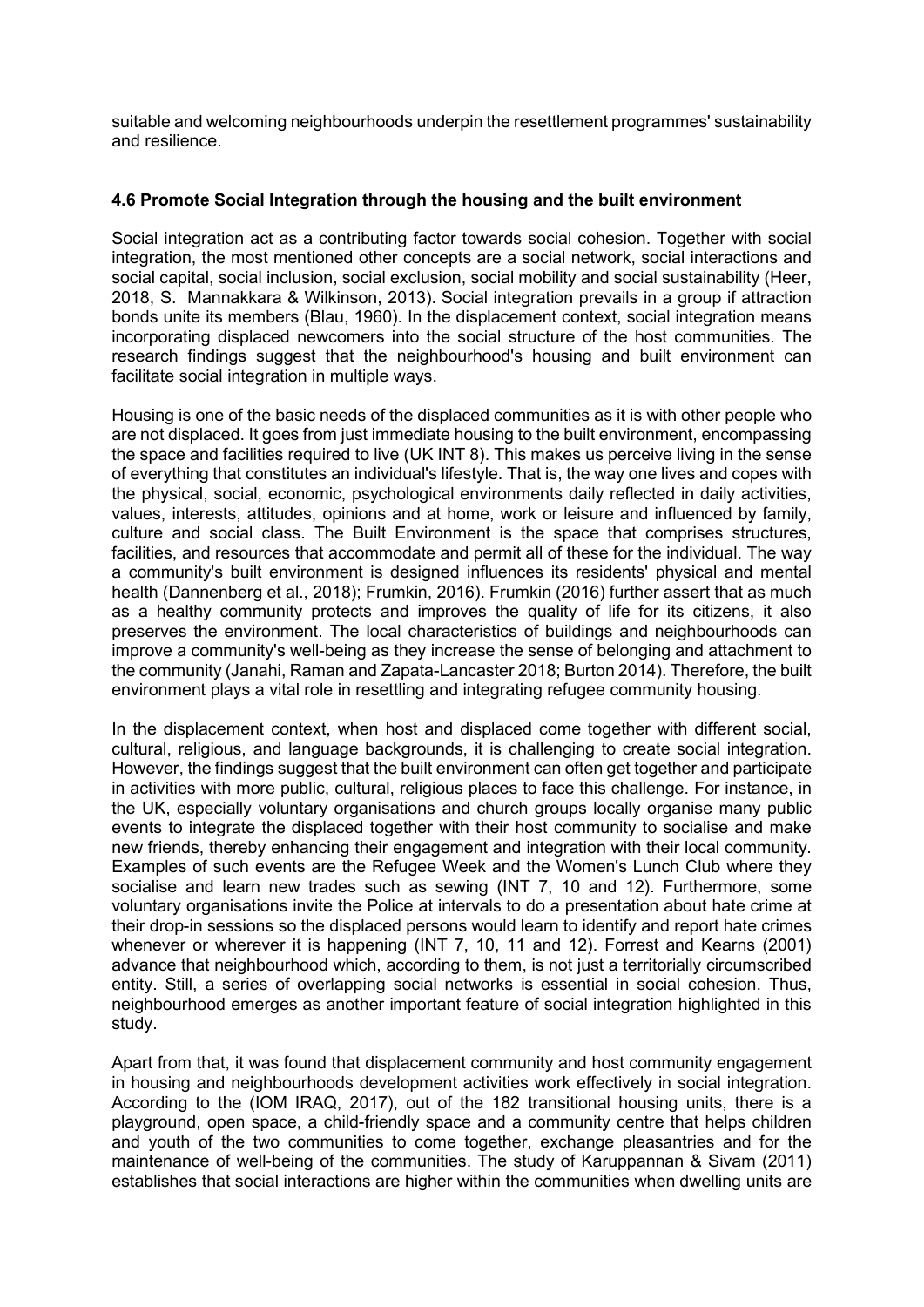placed around the public realm or common open space. The study further demonstrates that the provision of high quality and well-located open space at the neighbourhood level, mixed land use, good accessibility to the public realm, and social infrastructure play an essential role in increasing the social sustainability of the neighbourhood. Including these features in resettlement, planning promotes community resilience and sustainability.

## 4.7 Increase the sense of belongingness and social cohesion through housing

The way a community's built environment is designed influences its residents' physical and mental health and a sense of belongingness. According to Bergman (2018), social inclusion means a sense of belonging; it is about including people in various social activities. Social cohesion is made possible with feelings or a sense of place and a lack of discrimination (Dempsey 2008a, p. 107). Sense of place is linked to belonging and territoriality, which are essential dimensions of social inclusion. According to Heer (2018), in social cohesion, there is the recognition of the importance of people being involved, participating, and having a vested interest in society and individuals having equal access to societal benefits. This should be one of the core factors in social cohesion because social isolation, also called social exclusion, is bound to affect social cohesion negatively.

As Forrest & Kearns (2001, p. 2128) note, a society lacking cohesion displays social inequality, social disorder and conflict, incongruent moral values, low place attachment, deficient levels of social interaction between and within communities. Forrest & Kearns, however, advanced that social cohesion can emphasise the need for a shared sense of morality and common purpose; social control and social order; the level of social interaction within communities or families; and a sense of belonging to the place. A reflection on these factors listed by Forrest & Kearns will show that social cohesion improves the well-being of the populace and improves the quality of life of the community (Karuppannan & Sivam, 2011). Such quality and character of local social relations significantly impact resilience and social sustainability.

In the displacement context, Gupta (2015) suggests that the humanitarian and development programmes can improve social cohesion if they employ area-based approaches that assist vulnerable populations other than the displaced. This means vulnerable people and women in the midst of the displaced and their hosts, and their neglect can exacerbate social tension and disrupt social cohesion. It can be said that this is one of the measures taken to strengthen the resilience of the displaced and their hosts to the point that women and men participated in producing about 264,000 bricks to build 182 housing units and a community centre in addition to the civil infrastructure (IOM IRAQ, 2017). As stated earlier, the participation of the displaced and host communities, including all vulnerable people, in building and rehabilitation will create a sense of belonging and active participation in community building trust, resulting in social networking and interactions. These factors are essential in facilitating social cohesion contributing towards resilient and sustainable communities. Further, the study suggests that neighbourhoods with a diversity which means with a mixe of people from different social, cultural, religious, backgrounds, the built environment could represent this diversity by improving local characteristics of housing, buildings and neighbourhood. This type of representation can increase the sense of belonging and attachment to the community.

## 4.8 Promote environmentally sustainable and disaster-resilient housing

Another aspect of the best practices related to housing provision is the provision of sustainable and resilient housing designs for the displaced. Here, resilience is both disaster resilient and resilient to climate changes. According to United Nations (2020) news, the International Organization for Migration (IOM) works with designers and architects to create new spaces for resilient housing. These new spaces improve the daily lives of displaced people, have a limited impact on the environment, and are resilient in the face of extreme weather conditions.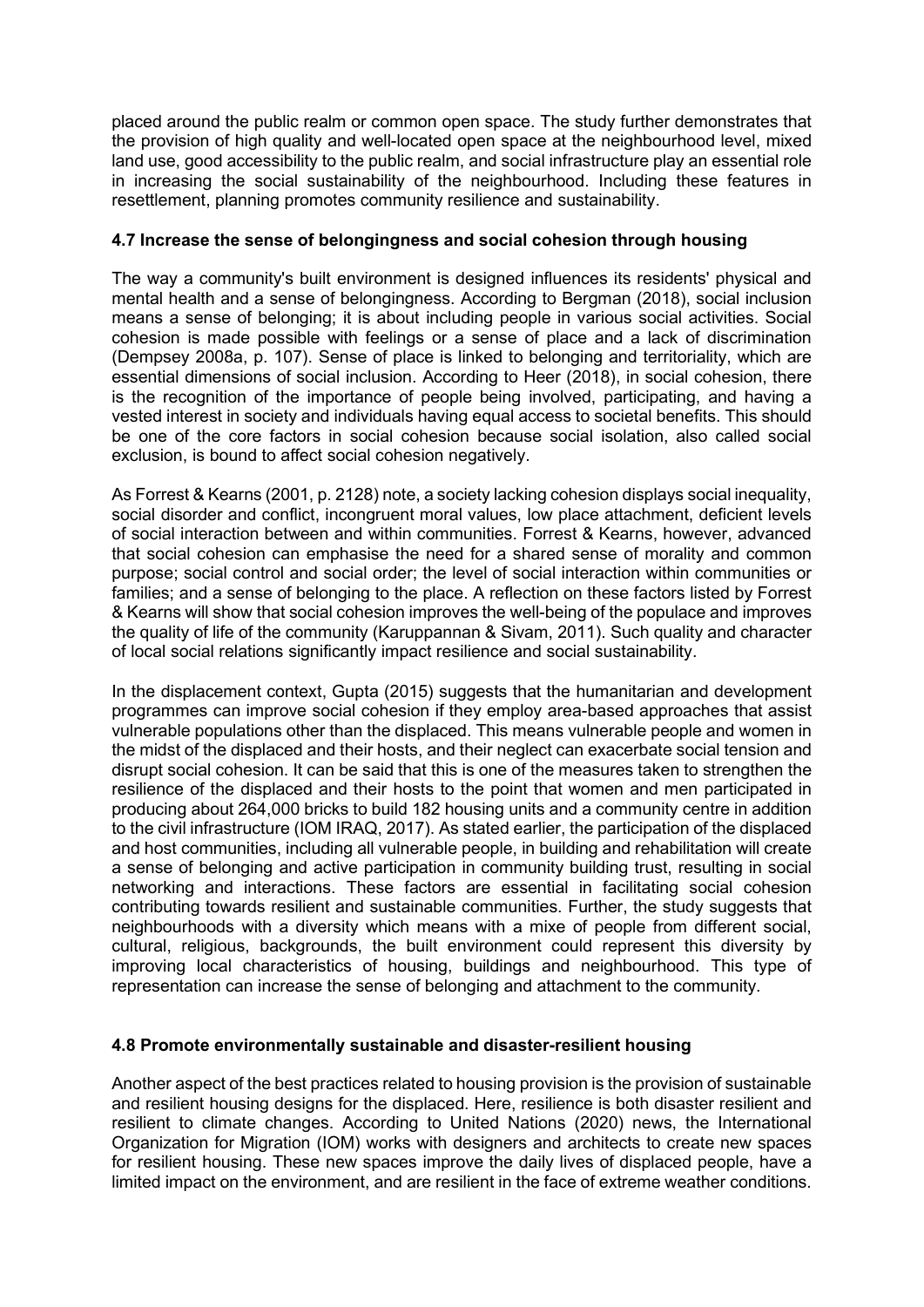Another example is this small cluster of shelters for Rohingya refugees at Kutupalong, Cox's Bazar, Bangladesh includes water and sanitation facilities, drainage for wastewater, and solar lighting for security at night. As costs fall, renewable energy sources are becoming more common in humanitarian centres (United Nations, 2020). Further, as mentioned in section 4.1, there are issues in resettlement housing with air quality or proper ventilation. Answering these issues, resettlement housings need to be improved with sustainable building/ green building standards with the cooperation of public-private partnerships.

Refugees and IDPs are often forced to leave their homes because of disasters induced by natural hazards. The consequent pressures of such displacement are the provision of housing that is resilient to such disasters. For instance, a country like Sri Lanka frequently experiences such disasters, which has developed a range of best practices for providing post-disaster housing and when it comes to constructing disaster resilient housing. According to Wijegunarathna et al. (2017), housing is usually the most valuable asset for people. It is one of the worst affected sectors in most disasters, pointing to the need for efficient and sustainable post-disaster housing reconstruction. The Sri Lankan National Building Research Organisation (NBRO) recommends incorporating disaster resilient features into housing construction when sites are located in areas prone to disasters such as floods, landslides, high wind, and Tsunami or areas having expansive soil. The planning and construction of such housing require many aspects to be considered. First, during the planning phase, the land for the housing construction has to be carefully chosen, preferably including consultation of appropriate local authorities. Second, approval permits and the provision and use of hazard maps alongside the development of hazard profiles for the area in question ought to be taken into consideration to minimise the unfavourable impacts of overall development by ensuring the sustainability of investments, planning clearance and other approvals. Before commencing any construction activity, relevant authorities' permission should be obtained following the relevant acts, laws, and bylaws. Moreover, the planning and orientation of the housing have to be carefully laid out to minimise the impact of disasters.

UNHCR UK (2020) states that the environment, disaster and climate change have a vast impact on the lives of millions of forcibly uprooted people around the world. Unsustainable use of natural resources can lead to environmental degradation, with lasting effects on natural resources and the well-being of the displaced and host communities. Additionally, competition over scarce natural resources, such as firewood, water and grazing land, can lead to friction in most developing countries. This further confirms the need for sustainable natural resource management within resettlement planning. Another aspect of best practices addressing the environmental needs is the introduction of environmentally and culturally friendly structures for housing and the built environment structures.

# 5. Conclusion

Promoting resilience and sustainability in housing provision for displaced communities focuses on sustainable solutions in both short and long terms. Immediately following a disaster or conflict, the displaced community may need a roof over their heads. However, from day one of displacement, this communities' recovery process begins. Therefore, the role of housing starts to evolve starting from a roof over the heads to space for personal activities, an area that fulfils the social and emotional needs of communities, the place to facilitate the economic conditions of the displaced, and a place that creates a sense of belongingness and social cohesion. All the multifaced roles need to be understood in housing provision to displaced communities. Accordingly, this paper explores the multifaceted role of housing in the displacement context, which contributes to and promotes resilient and sustainable communities.

Findings revealed that the housing factor plays a significant role in rebuilding communities and determining the long-term satisfaction of displaced communities. Further, the results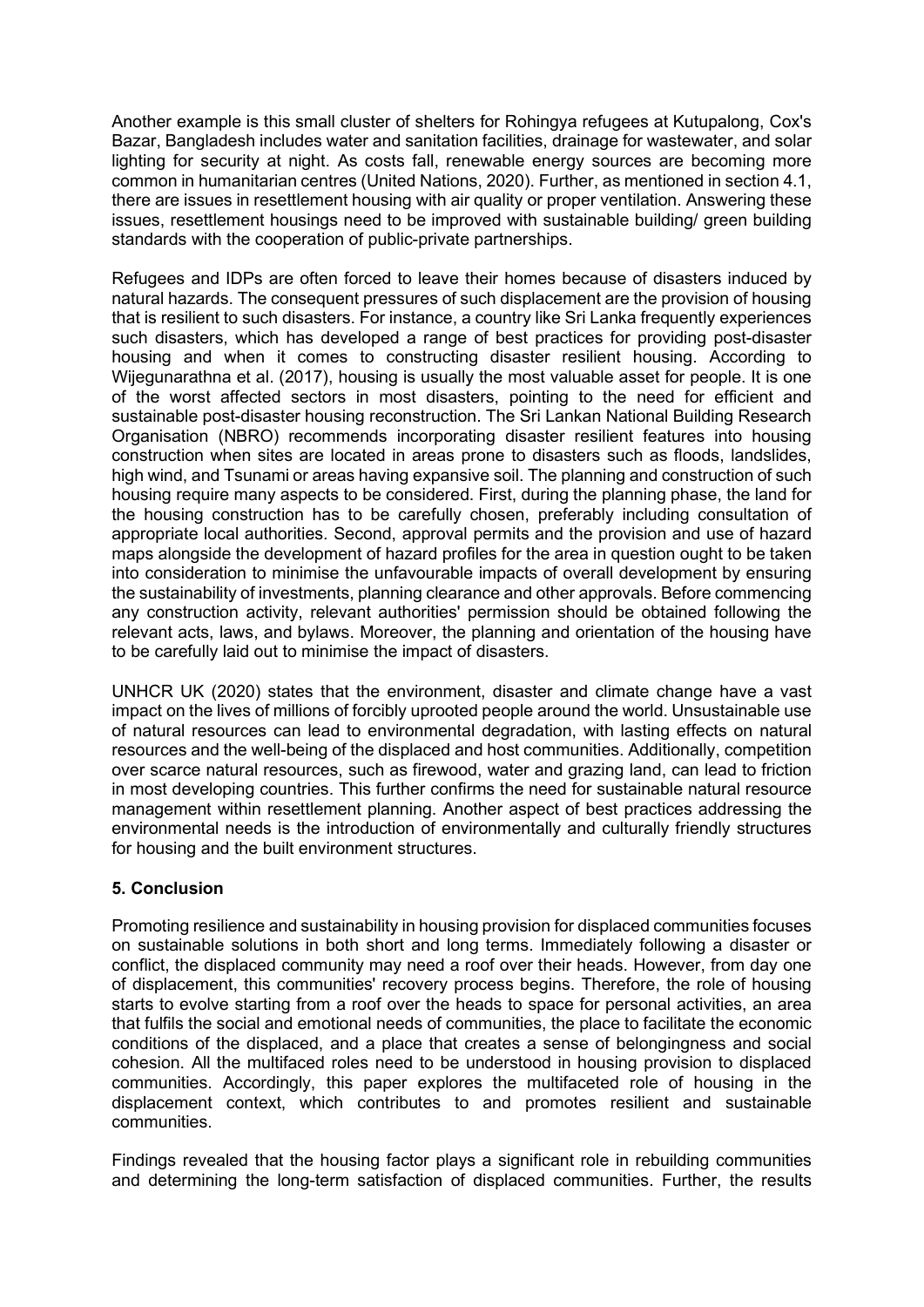present eight essential factors to consider when addressing the housing needs of the displaced communities promoting resilient and sustainable communities; 1) adequate provision of standard and quality housing, 2) Maintain the social equity in housing provision, 3) Match the Location of resettlement housing with social, cultural and economic needs of displaced communities, 4) Match the Size, Layout and Design of resettlement housing with the social, cultural and economic needs of displaced communities, 5) Relocate the displaced communities to suitable and welcoming neighbourhoods, 6) Promote Social Integration through the housing and the built environment, 7) Increase the sense of belongingness and social cohesion through housing, and 8) Promote environmentally sustainable and disasterresilient housing. These eight factors can be visually illustrated as follows (figure 2). These factors are helpful for future planners, urban designers, architects, and policymakers who work in the resettlement field. Planners, urban designers, and architects can utilise these identified factors to cross-check their resettlement planning and designing strategies in addressing the housing needs of the displaced communities. Further, policymakers can mainstream these identified factors into the resettlement housing-related policies and regulations.



Figure 1: Factors to consider when addressing the housing needs of the displaced communities promoting resilient and sustainable communities

# Acknowledgements

The European Commission support for the production of this publication does not constitute an endorsement of the contents which reflects the views only of the authors, and the Commission cannot be held responsible for any use which may be made of the information contained therein

## References

- 1. Barakat, S., 2003. Housing reconstruction after conflict and disaster. Humanitarian Policy Group, Network Papers, 43, pp.1-40.
- 2. Bergman, J.E., 2018. Social cohesion and everyday built environments (Bachelor's thesis).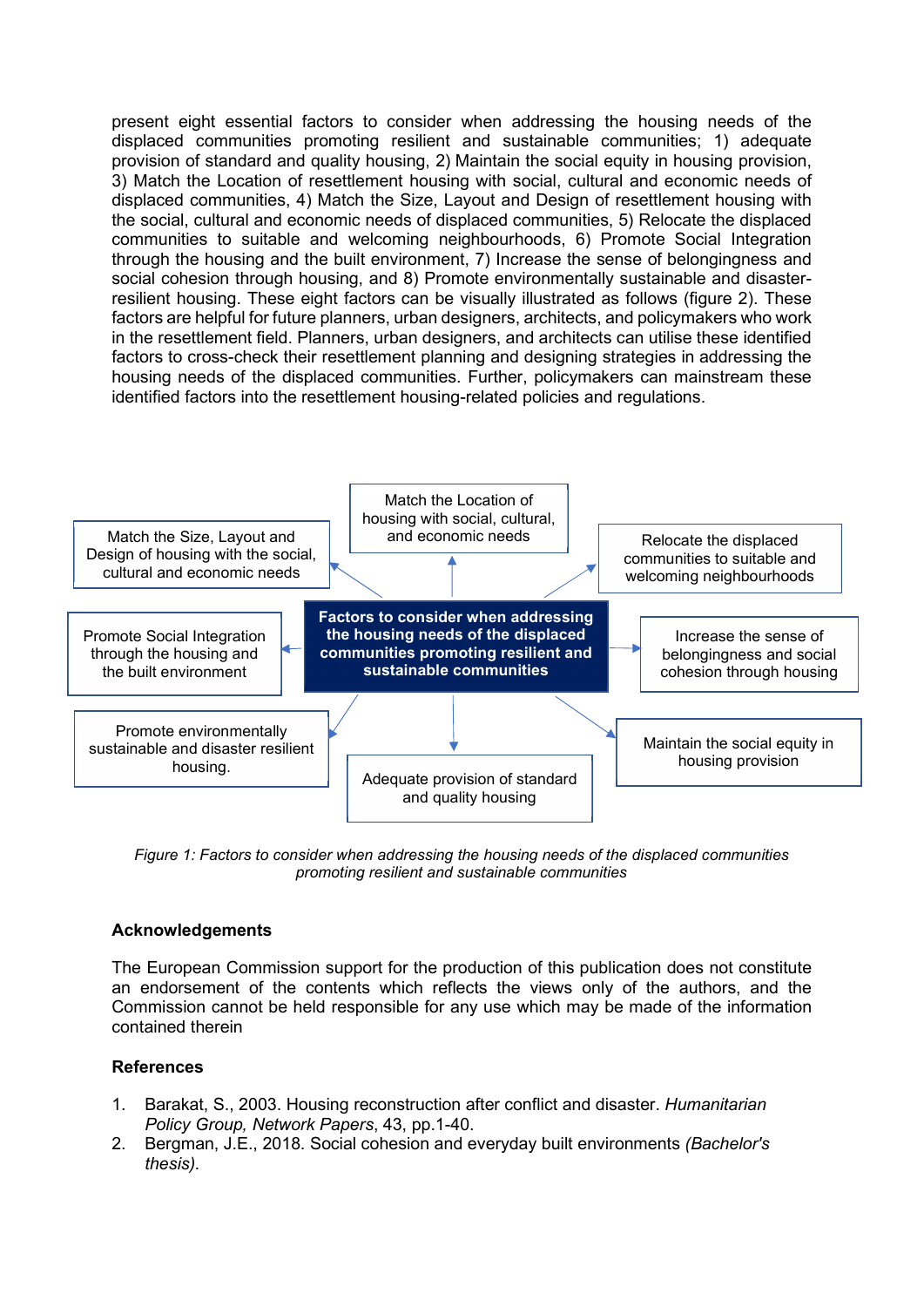- 3. Blau, P.M., 1960. A theory of social integration. American journal of Sociology, 65(6), pp.545-556.
- 4. Brun, C. and Lund, R., 2009. 'Unpacking'the narrative of a national housing policy in Sri Lanka. Norsk Geografisk Tidsskrift-Norwegian Journal of Geography, 63(1), pp.10-22.
- 5. Burton, Elizabeth. 2014. The Pursuit of Happiness. University of Warwick. Retrieved from: https://warwick.ac.uk/newsandevents/features/what-makes-us-happy/libbyburton/
- 6. Buryan, E., 2012. Analysis of host community-refugee tensions in Mafraq, Jordan. Portland, OR: Mercy Corps, Retrieved April 6, p.2016.
- 7. Cooper, Rachel. 2014. "Well-being and the Environment." In Wellbeing. John Wiley & Sons, Ltd. Retrieved from: https://doi.org/10.1002/9781118539415.wbwell055
- 8. Dannenberg, A. L., Jackson, R. J., Frumkin, H., Schieber, R. A., Pratt, M., Kochtitzky, C., & Tilson, H. H. 2018. The impact of community design and land-use choices on public health: a scientific research agenda. American journal of public health, 93(9), 1500-1508. Retrieved from:

https://ajph.aphapublications.org/doi/pdfplus/10.2105/AJPH.93.9.1500

- 9. Dempsey, N. (2008). Does quality of the built environment affect social cohesion? Proceedings of the Institution of Civil Engineers-Urban Design. 161(3), 105-114.
- 10. Evans, Dr Gary W. 2003. "The Built Environment and Mental Health." Journal of Urban Health 80 (4):536–55. Retrieved from: https://doi.org/10.1093/jurban/jtg063.
- 11. Fernando, N. 2014. Colombo City without Floods ; Forced Relocation of underserved settlers in the city of Colombo as a flood risk reduc-tion strategy, case of three flood risk reduction projects . 2nd inte-grated research on disaster risk reduction (IRDR)At: Beijing, China
- 12. Forrest, R. and Kearns, A., 2001. Social cohesion, social capital and the neighbourhood. Urban studies, 38(12), pp.2125-2143.
- 13. Frumkin, H. 2016. Urban sprawl and public health. Public health reports. Retrieved from: https://www.ncbi.nlm.nih.gov/pmc/articles/PMC1497432/pdf/12432132.pdf
- 14. Gupta, H. J. 2015. Home sweet home: housing practices and tools that support durable solutions for urban IDPs; Genva: Massachusetts Institute of Technology, Displacement Research Action Network, Internal Displacement Monitoring Centre.
- 15. Haigh and Amaratunga. 2011. Developing a resilient built environment. Societal Resilience Framework, University of Huddersfield.
- 16. Haigh, R., Hettige, S., Sakalasuriya, M., Vickneswaran, G. and Weerasena, L.N., 2016. A study of housing reconstruction and social cohesion among conflict and Tsunami affected communities in Sri Lanka. Disaster Prevention and Management: An International Journal.
- 17. Hartig, Terry, and Roderick Lawrence. 2003. "The Residential Context of Health." Journal of Social Issues 59 (3):455–73. papers2://publication/uuid/EDDB0560-D3ED-4AE1-9F31-FDD0EB643471
- 18. Heer. J.D., 2018. Social cohesion and everyday built environments (Master's thesis).
- 19. IOM IRAQ. 2017. social cohesion programme annual report 2017. International Organization for Migration (IOM) - Iraq Mission. Retrieved from https://iraq.iom.int/files/publications/Social\_Cohesion\_Annual\_Report\_2017.pdf
- 20. Johnson, C., Lizarralde, G., & Davidson, C. H. (2006). A systems view of temporary housing projects in post‐disaster reconstruction. Construction management and economics, 24(4), 367-378.
- 21. Karuppannan, S. and Sivam, A., 2011. Social sustainability and neighbourhood design: an investigation of residents' satisfaction in Delhi. Local environment, 16(9), pp.849-870.
- 22. Lawrence, R. 2012. Health and Housing. International Encyclopedia of Housing and Home. Vol. 2. Elsevier Ltd. Retrieved from: https://doi.org/10.1016/B978-0-08-047163- 1.00544-0.
- 23. Mannakkara, S., & Wilkinson, S. (2013). Build back better principles for post-disaster structural improvements. Structural Survey 31(4), 314-327.